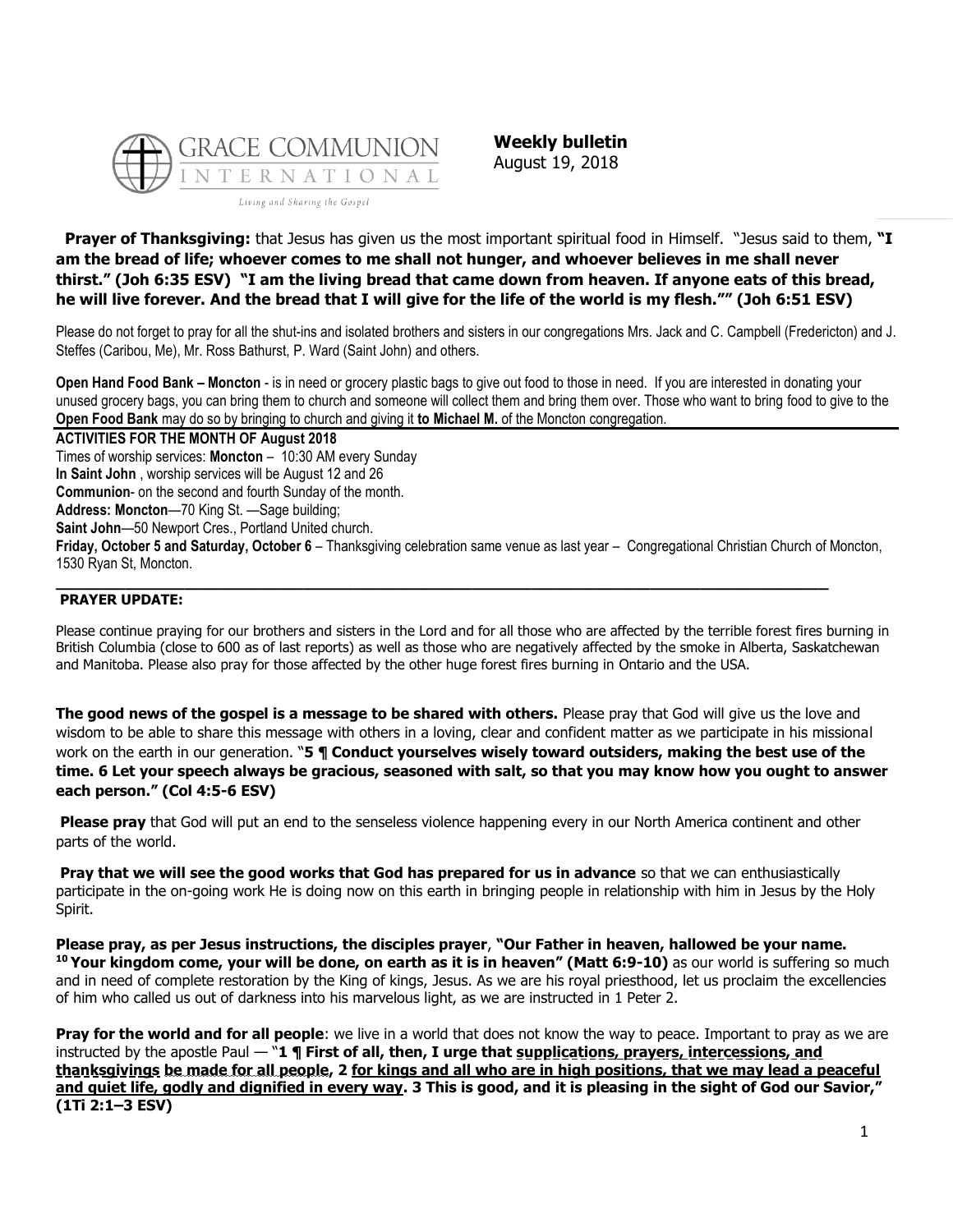# **[Thankful That We Are Evangelicals](https://update.gci.org/2018/08/thankful-that-we-are-evangelicals/)**

**\_\_\_\_\_\_\_\_\_\_\_\_\_\_\_\_\_\_\_\_\_\_\_\_\_\_\_\_\_\_\_\_\_\_\_\_\_\_\_\_\_\_\_\_\_\_\_\_\_\_\_\_\_\_\_\_\_\_\_\_\_\_\_\_\_\_\_\_\_\_\_\_\_\_\_\_\_\_\_\_\_\_**

Posted by GCI Update on August 15, 2018 under [From the President](https://update.gci.org/category/president/) | This "From the President" letter is by GCI Vice President Greg Williams. Dear GCI Brothers and Sisters,



Greg and Susan Williams



Unfortunately, many people (including some Christians) associate the term *evangelical* more with political and sociological positions than with the sincerely-held faith of a large group of Christians spread throughout the world. This misunderstanding is due in large part to the way the media uses the term *evangelical*, though it also results from organizations and individuals who, calling themselves evangelicals, espouse very conservative (even extreme) political and social ideologies.

When we refer to GCI as being *evangelical*, we are using that term, not politically or sociologically, but theologically. To say that we are evangelicals is to say that we identify with

Jesus Christ, who is the heart and core of the gospel (the *evangel*). The same can be said for the 40+ organizations (including GCI) that make up the National Association of Evangelicals (NAE). In the U.S., GCI has held NAE membership for many years. We also hold membership in similar organizations outside the U.S. While NAE members may not agree on all issues, they all are theologically evangelical—sharing a commitment to orthodox Christian doctrine and a passion to make Christ known to a lost and hurting world.

Through attending NAE meetings, I've come to know this organization as one that holds true to Christian orthodoxy, desires greater understanding and engagement with the culture, and demonstrates a humble spirit of self-reflection. I have been impressed with the quality of the speakers at NAE gatherings. They help NAE members grow in understanding how the gospel relates to the challenging and often divisive issues we face in today's world. These issues include homosexuality, gender dysphoria, a worldwide refugee crisis, and Muslims in America. At one NAE gathering, we toured the U.S. capital and heard from members of Congress who are Democrats and Republicans. The goal of NAE President Leith Anderson is not to espouse sociological positions or political agendas, but to help the leaders of NAE member organizations gain a more fully Christ-centered, gospel-shaped perspective on what is going on in the world. The approach NAE takes to current (often controversial and divisive) issues within our culture is something I hope to see reflected more and more in the approach taken throughout the ranks in GCI. It's a challenge for us to think with the mind of Christ about these issues instead of thinking out of a perspective limited by our life experiences (our context). [Mark](https://www.fuller.edu/faculty/mark-labberton/)  [Labberton,](https://www.fuller.edu/faculty/mark-labberton/) President of Fuller Seminary, puts it this way:



Mark Labberton

It is striking that our context is the most pervasive influence that shapes us, even if we profess Jesus as Lord. A pure Christian identity isn't available, because we all live immersed in context. Dr. Labberton also notes that we all need "a new social location"—a new mindset that results from the union and communion we have with Christ, by the Spirit. In GCI, we aspire to have that mindset—what we refer to as a *[Christ-centered worldview](https://equipper.gci.org/2018/08/worldview-what-it-is-why-it-matters)*. We then seek to work across denominational lines with others who share this worldview. We come together through the NAE and other venues, not to justify ourselves, but to hear a fresh word from the Lord, who speaks to us all through Scripture and brings us all to see whatever blindness we may still suffer from.

GCI and all NAE members aspire to be evangels who, with the Spirit's guidance and empowerment, faithfully follow Jesus and his gospel. As evangelicals, we seek to witness to the truth that is in Jesus, who alone has the power to save. We strive to rise above personal hurts, prejudices and societal trends to confidently follow in Jesus' footsteps. We seek to grow in Jesus' faith, humility and compassion, including his commitment to justice and righteousness for the dignity of all people.

One of the benefits I derive personally from GCI's NAE membership is the joy of rubbing shoulders with leaders from other denominations that share with GCI a commitment to Jesus and his gospel. I find them to be both encouraging and wise. It's extremely helpful to me to talk with them about what they have experienced, and to compare notes about all manner of shared concerns and experiences.

I pray that we in GCI will grow in our evangelical commitments and practices. I pray we'll be even more passionate in expressing the love and life of Jesus through our actions, and in sharing the truth of his gospel in our conversations. Thankful that we are evangelicals,

Greg Williams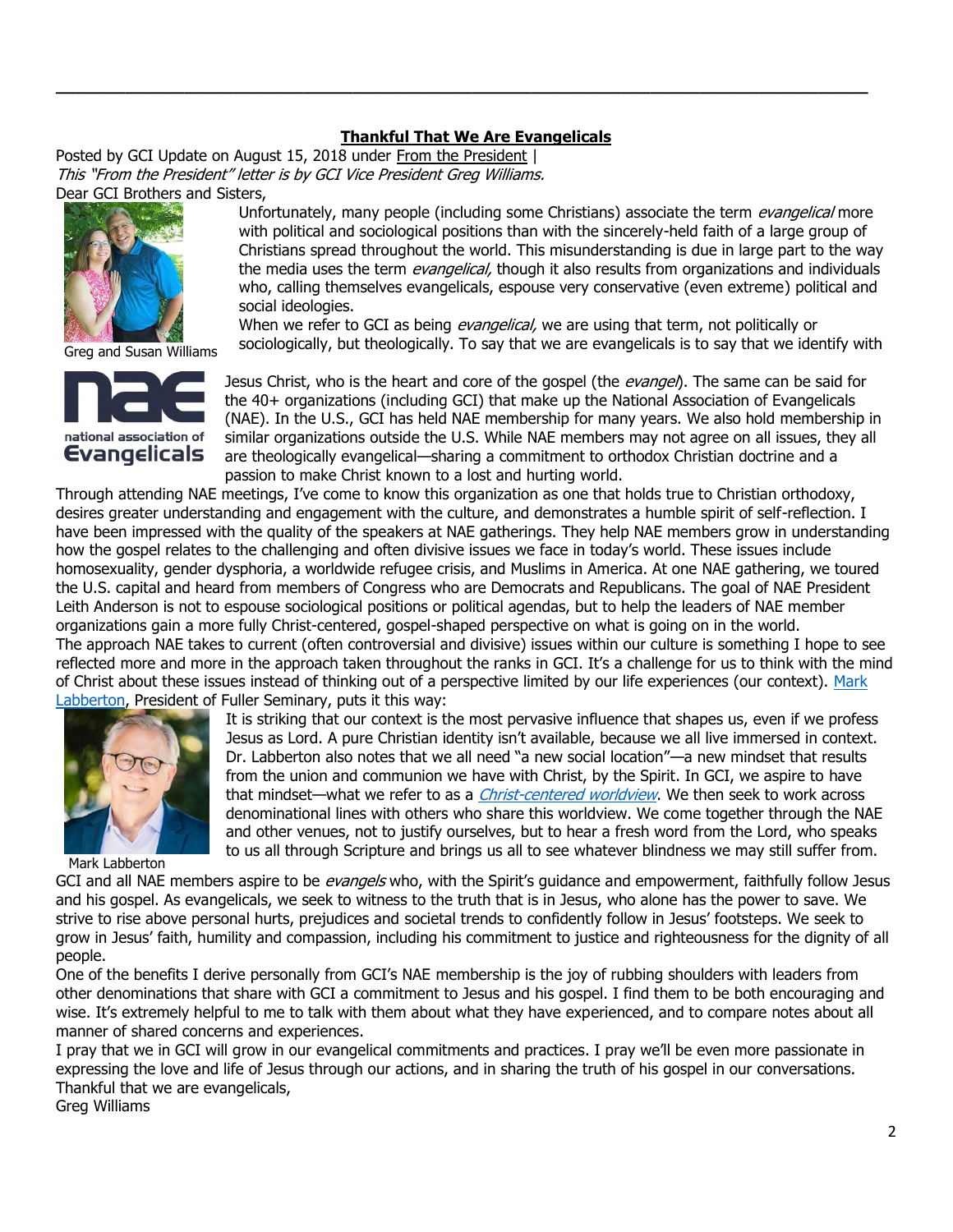PS: For help in approaching, with the mind of Christ, the challenging (and often divisive) ethical issues that arise in our world, be sure to read the *Worldview Conversion* series currently running in GCI Equipper—[click here](https://equipper.gci.org/2018/08/from-greg-worldview-conversion) for the first article.

## $\_$  ,  $\_$  ,  $\_$  ,  $\_$  ,  $\_$  ,  $\_$  ,  $\_$  ,  $\_$  ,  $\_$  ,  $\_$  ,  $\_$  ,  $\_$  ,  $\_$  ,  $\_$  ,  $\_$  ,  $\_$  ,  $\_$  ,  $\_$  ,  $\_$  ,  $\_$  ,  $\_$  ,  $\_$  ,  $\_$  ,  $\_$  ,  $\_$  ,  $\_$  ,  $\_$  ,  $\_$  ,  $\_$  ,  $\_$  ,  $\_$  ,  $\_$  ,  $\_$  ,  $\_$  ,  $\_$  ,  $\_$  ,  $\_$  , **Ethics and personal identity**



In [God, Freedom & Human Dignity: Embracing a God-Centered Identity in a Me-Centered](https://books.google.com/books?id=yqja1rjsqd8C&printsec=frontcover#v=onepage&q&f=false)  [Culture,](https://books.google.com/books?id=yqja1rjsqd8C&printsec=frontcover#v=onepage&q&f=false) Ron Highfield (professor of religion at Pepperdine University) notes the debates raging within and without Christian circles concerning questions related to *ethics:*How should we live? On what do we base our answers? Highfield notes that the trinitarian, Christo-logic of the gospel answers these questions by pointing to the related topic of *identity*. Why identity? Because that is where Scripture takes us, in line with the truth that we humans tend to live in alignment with our sense of personal identity.

### **Embracing a God-centered identity**

The gospel declares that our God-given identity is found not within ourselves, but in Jesus, in whom divinity and humanity are permanently united in one Person. As we, by the Holy Spirit,

embrace our true identity in Christ, we are set free from the bondage created by embracing the me-centered identity (with its worldview) that is dominant in most of the Western world.



Many people today (including some Christians), bristle at the idea that their true identity is to be found outside themselves especially when you tell them its location is in the humanity of Jesus. Why? Because most people think God has an agenda to deny them freedom and thus personal dignity. They see God as a rigid, perhaps grumpy parent who wants his children under strict control. But that is not the nature of the God revealed to us in Jesus. Jesus says that to know him is to know the Father [\(John 14:9\)](https://biblia.com/bible/niv/John%2014.9) and that to follow him is not to lose our freedom but

to gain it [\(John 8:36\)](https://biblia.com/bible/niv/John%208.36).

Jesus brings us true freedom by sharing with us his humanity (which is true humanity). Highfield comments: Christ pioneered the way to truly human life in which human beings achieve their deepest potential for freedom…. In Christ we find an identity rooted not in others' changing thoughts about us but in God's eternal knowledge of us. Through the Spirit, God enables us to achieve the perfect freedom of life in harmony with our truest identity. (pp. 13, 14)

# **Rejecting a me-centered identity**

The Holy Spirit leads us to seek and embrace our true, God-given identity in Jesus Christ. But doing so inevitably brings us up against the secular worldview of our me-centered age. Highfield comments:

Modern culture denies that one can become an authentic person or experience fulfillment in life by conforming to natural or socially given relationships and roles. Instead we are taught that our self-worth and happiness depend on reconstructing ourselves according to our desires. (p. 17)

In the first chapter of his book, Highfield sketches out the historical journey through which a me-centered conception of personal identify arose and became dominant within Western culture. He examines the thoughts of Plato, Aristotle, Augustine, Descartes, Locke, Rousseau and others—ideas and ideals that have profoundly shaped the secular, mecentered worldview that now dominates in the Western world. A key element in that worldview is the issue of freewill (self-determinism). As Descartes wrote, "Nothing but freewill can produce our greatest contentment." In step with that worldview, we moderns want to be able to remake ourselves in any way we choose.

With this ideology fully in place via the Enlightenment, "the stage was set for declaring God completely unnecessary for living a flourishing human life" (p. 28). Over time, this thinking largely prevailed, and individualism and self-determinism won the day. Highfield summarizes:

The modern self is me-centered. Most people are not self-centered in the crass sense of being selfish or narcissistic; nevertheless they locate all values and sources of fulfillment within the self, in its feelings, preferences, thoughts, opinions and wishes. Even when they cannot articulate it this way, they ground the respect they feel for others in such inward qualities as autonomy, inner desires and unique inner depth that requires expression. [To them] it would seem odd to ground respect for others in something extrinsic, such as divine creation or divine love or a divine command. Withholding respect from others because of their choices or desires or ways of self-expression strikes our contemporaries as irrational and hateful. (p. 31)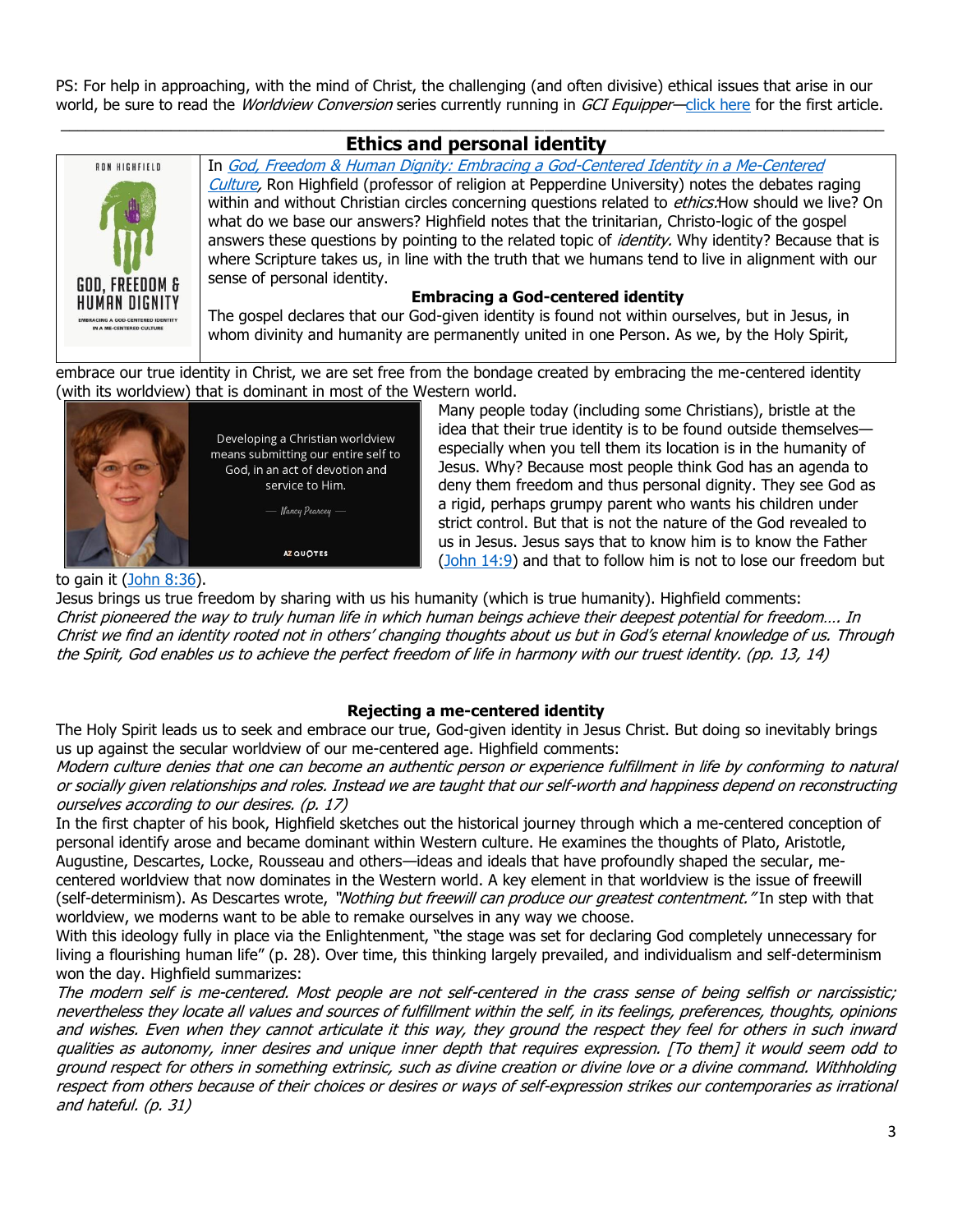As a result of this secular worldview, contemporary society has largely lost an ability to meaningfully discuss moral-ethical issues. What passes for rational debate in Western culture often is nothing more than the assertion of personal preferences with no grounding in a realization of the essential elements of human nature and its ultimate goal and purpose (end, or telos). Those who seek to ground such discussions in a Christ-centered worldview are definitely "swimming upstream" against the strong current of a modern, me-centered view of human identity. Highfield comments: The current moral culture was founded on rejection of the traditional claim that human beings are given their essence and end [telos] by God… Many of our contemporaries exhibit a viscerally negative reaction to assertions of authority, pretense of objectivity or arguments to truth in the moral sphere…. To many people, Christian calls for obedience to the divine law, for repentance and moral transformation sound like recipes for oppression. (p. 38)

### **Me-centered reactions to God**

According to Highfield, the secular Western world of our day tends to react to God (or the idea of God) in one of three ways:

**1. Defiance:** a reaction grounded in the idea that God and humanity are competitors. This reaction reflects the defiant individualism and self-determinism represented in the poem Invictus by William Ernest Henley, which concludes with this stanza:

It matters not how strait the gate,

How charged with punishments the scroll,

I am the master of my fate:

I am the captain of my soul.

**2. Subservience**: a reaction Highfield calls "default religion." This reaction involves seeking to give God his due in order to avoid his wrath and secure his favor. Though doing so might feel like serving God, this reaction takes people in a direction that badly misrepresents the nature of God and never brings about the true freedom it seeks. Why? Because it substitutes religion for God, and in that way is idolatrous. The truth of the gospel is that true religion—defined as loving God and loving people—is not about religious subservience, which has to do with self-effort, but about the freedom that comes through true religion, which is a gift from God made available to us in and through Jesus, by the Holy Spirit.

**3. Indifference**: a reaction that includes atheism, though it is not limited to it. Indifference involves various strategies by which people "immerse themselves in the practical affairs of life, in pleasure seeking or in maintaining an illusory identity" (p. 64).

### **Our sense of self**

Whether the reaction to God is defiance, subservience or indifference, it's a sad fact that in seeking freedom and dignity for themselves, many (if not most) moderns in the West define the self apart from its relationships with other humans and with the triune God who created us for relationship. In doing so, they ground their sense of worth (and thus their dignity) in all sorts of things. But the reality, which is revealed to us in Holy Scripture, is that our true worth as humans is found in one place only—the love the triune God has for us all. Highfield comments:

We know that God loves us no less than God loves himself, because God does not love us for what we are. God's love for us is grounded in the Father's love for the Son…. By loving us with the love of God, God bestows on us the highest dignity conceivable and frees us for the most perfect freedom possible. (pp. 205, 206)

Through the incarnation of the Son of God and by the ministry of the Holy Spirit, our humanity is united to God in the most intimate way. Rather than diminishing our personhood, that union establishes it, for in Jesus Christ we are united both with God and with all people. This union is the source of our true humanity, and thus of our personal freedom and dignity.

We see this personal ("personalizing") freedom and dignity in the Holy Trinity in which the Father, Son and Holy Spirit find their identity as Persons in the love they share for one another. The same is true for God's design for humans for we are created in God's image. God does not define love as independent of others—his love is other-centered. Jesus therefore calls on us to see our neighbor's good as our own ("love your neighbor as yourself," he said). As Highfield notes, "The ideal implicit even in human love is a union between persons that rules out competition without erasing distinction" (p. 209).

On this side of glorification, we do not love perfectly. Despite our faith, we still compete, even with the ones we love the most. So how then should we live in the midst of our brokenness on this side of glory? The answer is that we live with, in and through our Lord Jesus, by the Holy Spirit. This is the life of faith, hope and love [\(1 Cor. 13:13\)](https://biblia.com/bible/niv/1%20Cor.%2013.13): In faith, we trust in and rely on the perfection of Jesus (including his perfect, glorified humanity). In hope we look forward to the perfection we will one day experience with Christ in a new heaven and new earth. And we receive from God his love by which we love God and other people. In Christ and by the Spirit, we are set free to love and to be loved—free to share in God's love for all people, ourselves included.